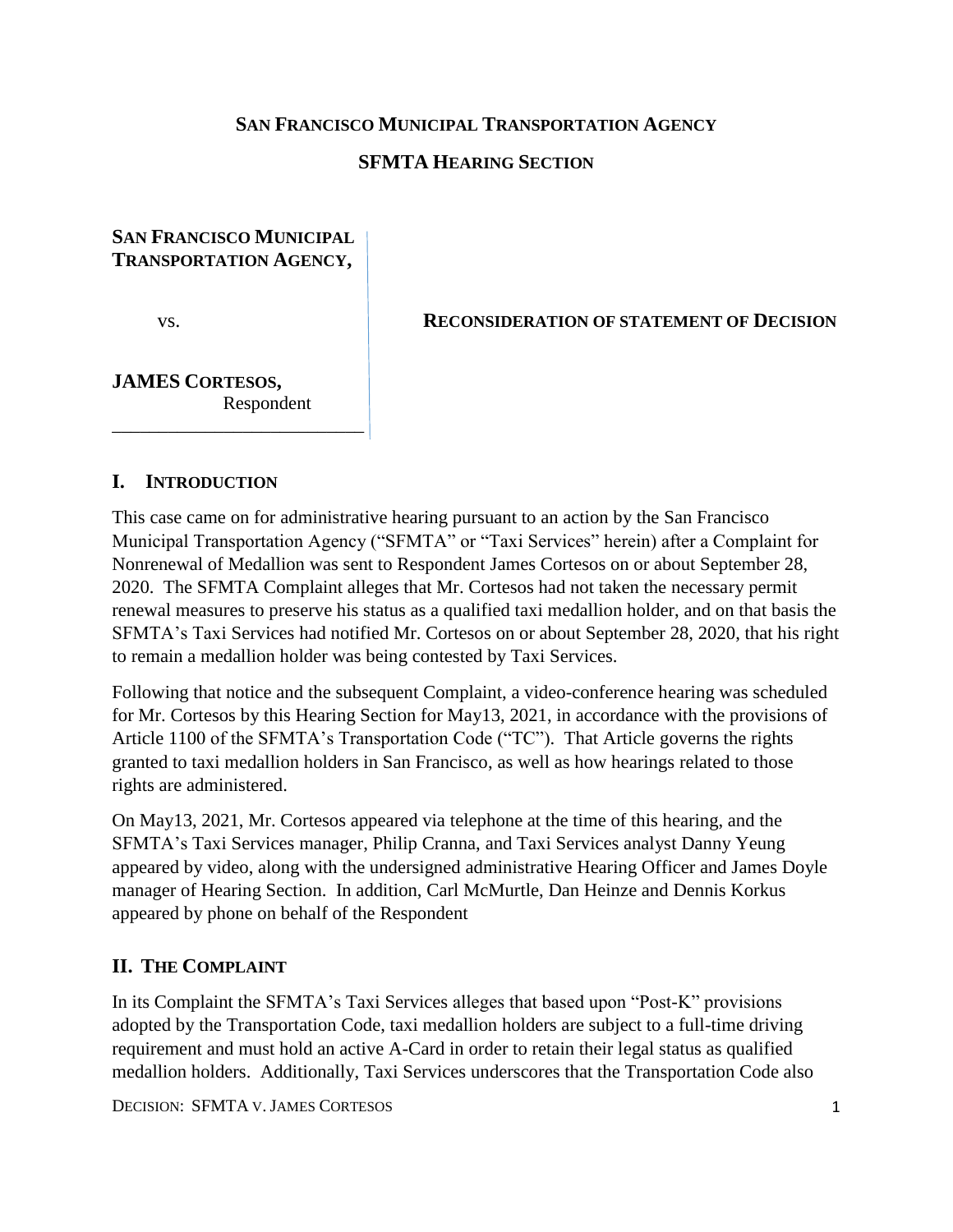requires that for an A-Card permit to be granted, a full-time driver must also have a valid California driver's license.

In terms of Mr. Cortesos' current status, the Complaint stated that because he no longer has a current California driver's license, he cannot not qualify for an A-Card, and as a result, without a current A-Card, the renewal of medallion #753 cannot be authorized under the relevant provisions of the Code.

On or about May 12, 2021, my office received a brief on the Cortesos case from Philip Cranna, the Enforcement and Legal Affairs Manager for the SFMTA's Taxi Services section. In his brief Mr. Cranna reiterated the justification for the intended revocation of Respondent Cortesos' medallion on the basis of the provisions of the Transportation Code.

In addition, and in response to a specific request from my office, Mr. Cranna stated in his brief that Mr. Cortesos can cure his A-Card deficiency by acquiring a California Driver's License. The SFMTA Taxi Services brief was responsive to issues common to almost all of the cases that Taxi Services has filed seeking the nonrenewal of certain Post-K medallions.

# **III. APPLICABLE LAW**

Under the provisions of Article 1100 of the Transportation Code, the following statutory authority forms the relevant basis for this decision, including the Transportation Code's definitions of "A-Card," "Medallion Holder," "Notice of Nonrenewal," and "Permit Holder."

Also relevant to this case are these provisions:

- TC  $$1103(c)(2)(C)$ , regarding driver qualifications
- TC  $$1103(c)(3)$ , regarding the lapse of active permit status
- TC §1105(a)(1), regarding permits required
- TC §1105(a)(3), regarding permits as privilege, not property of the driver
- TC  $$1105(a)(5)(A)$ , regarding the duration of permits
- TC  $$1105(a)(6)$ , involving compliance with laws and regulations
- TC  $$1109(a)(1)$ , re required affiliation with Color Scheme
- TC  $$1109(c)(1)$ , regarding the full-time driving requirement
- TC §1109(e)(1)(A), involving various aspects of medallion operation
- TC §1116, covering surrender of medallions for consideration

# **IV. TESTIMONY**

# **A. SFMTA Testimony and Evidence Presented: Danny Yeung:**

Danny Yeung, an administrative analyst in the SFMTA's Taxi Services, testified to the origin and reliability of the exhibits offered at the hearing, which include a driver profile of Mr. Cortesos (Exh. A), Notice of Nonrenewal (Exh. B), and email request for a hearing dated

DECISION: SFMTA V.JAMES CORTESOS 2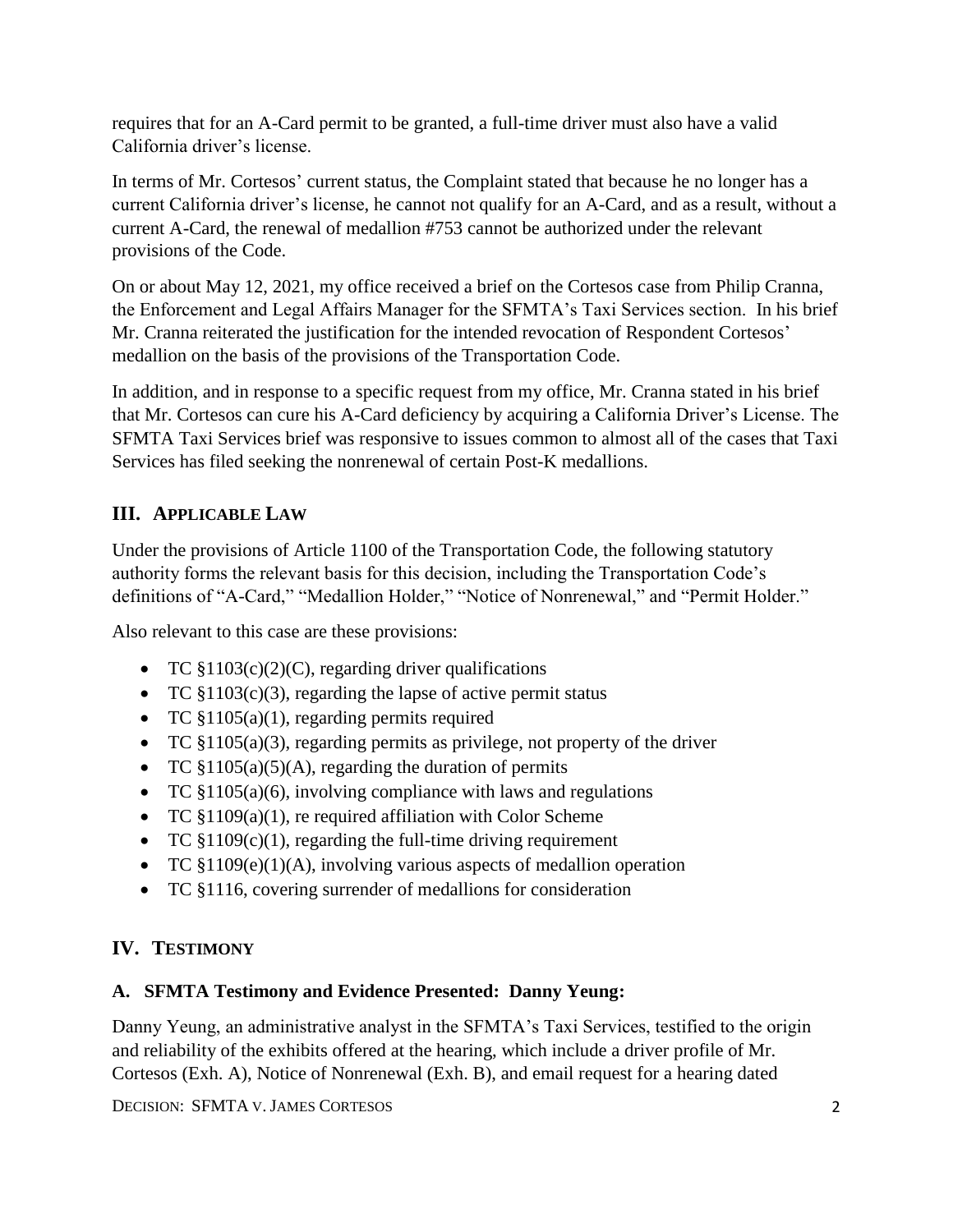October 28, 2020 (Exh. C). Mr. Yeung confirmed that the evidence of record establishes that Mr. Cortesos has not had a current California driver's license for at least the previous two years, and that his A-Card had expired and was terminated approximately March of 2018, and that his A-Card has not been renewed since that time. Each of these exhibits are accepted into evidence.

## **B. James Cortesos:**

Mr. Cortesos testified that he is retired and living in Thailand. He is recovering from recent hip surgery and financially unable to return to California.

While living in Thailand, Mr. Cortesos testified that he understood that his medallion (#753) had been used by Regents Cab Company as a basis for other taxi drivers to drive legally within the city, pursuant to the provisions of the Transportation Code that have allowed a taxi company (aka "Color Scheme") to lease a medallion from a medallion holder, which allows non-medallion holders to drive the Color Scheme's taxis.

Mr. Cortesos confirmed that he currently does not have a California driver's license and that his A-Card has not been renewed for a number of years. He had, however, received lease payments for a period of time until taxi driving conditions and income were reduced due to Covid restrictions.

In this respect Mr. Cortesos did not seriously dispute the Taxi Service's testimony and evidence, or the provisions of the Transportation Code that appear to require medallion revocation (i.e. "nonrenewal") under some circumstances. Mr. Cortesos stated that he received a disability waiver in 2013 for osteo-arthritis, and believed that it was still in effect. However, he maintains that there should be some residual monetary value to medallion #753, which could have been paid to him in exchange for the surrender of this permit, and that there should be ongoing medallion transfer processes in San Francisco which would allow him to sell or transfer his medallion to a third party for the current market value of his medallion, just as other medallion holders have done in the past.

### **C. Supporting Witnesses**

Three witnesses attended and testified on behalf of the Respondent: Carl McMurtle, President of the Medallion Holder's Association; Dan Heinz, President of the National Cab Company and Dennis Korkus, longtime taxi medallion holder and taxi advocate. Most of this testimony was focused on the discriminatory aspects of non-renewal program with respect to elderly and disabled drivers. While Mr. Cortesos is both elderly and disabled, the focus of this action is his inability to comply in qualifying for renewal of his A-Card. Mr. Korkus pointed out the prospective income value of a medallion and pointed to the fact that current medallion holders, who could verify income, were allowed to apply for PPP loans from the Federal Government.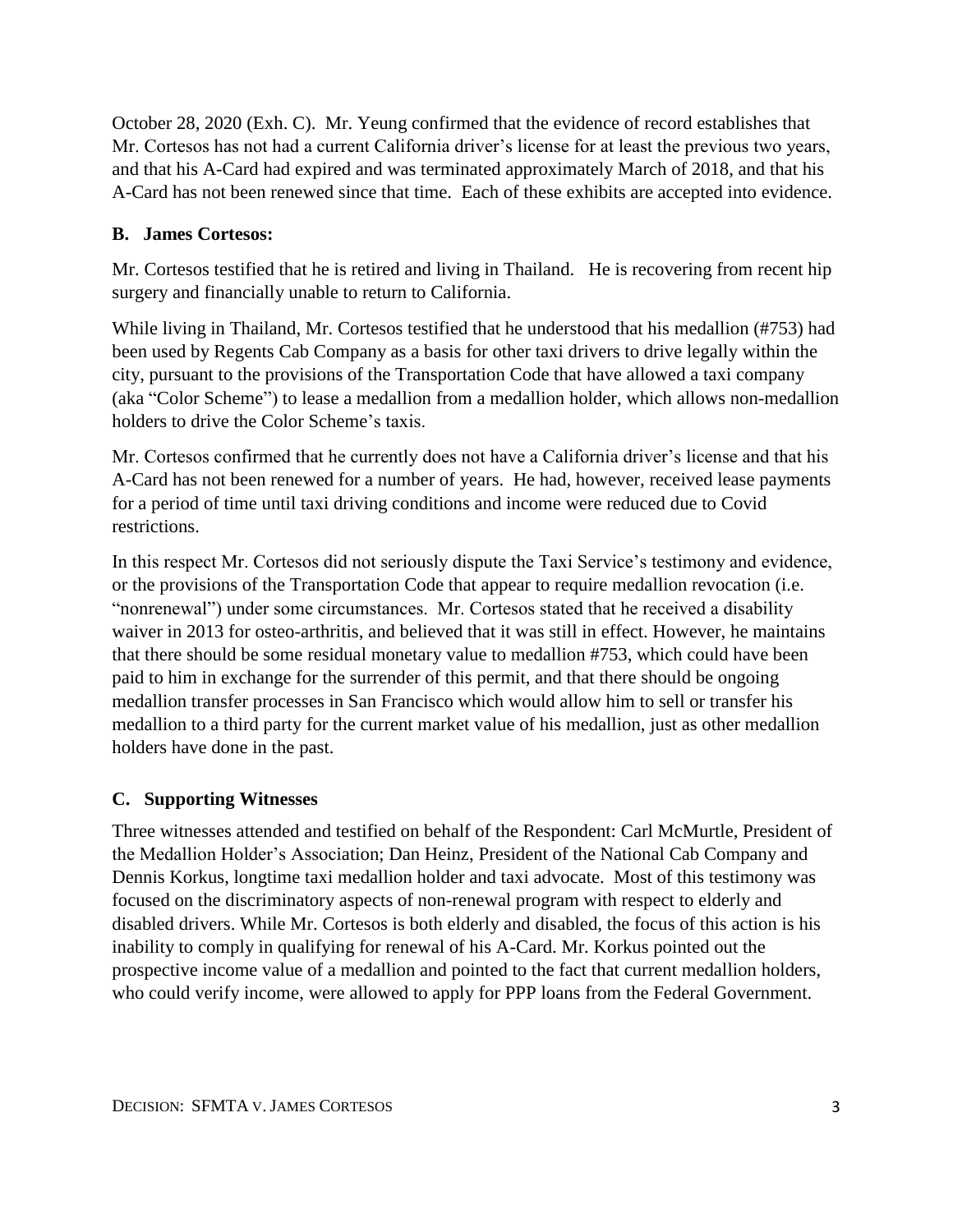# **V. FINDINGS**

### **1. Respondent Without California Driver's License and A-Card**

Based upon the testimony adduced at the hearing and upon the evidence of record, I find that the respondent James Cortesos does not have a current California driver's license, and as a result no longer is eligible to possess a current A-Card as defined by the SFMTA's Taxi Division.

I also find that prior to this hearing, the respondent's A-Card could have been renewed if Mr. Cortesos was able to return to the San Francisco area, and by returning could obtained a valid California driver's license. Mr. Cortesos is unable to return to California, and because he is no longer licensed driver in this State, his A-Card cannot be renewed pursuant to the provisions of TC §§1103 and 1105, as noted above. Without a current California driver's license, an A-Card cannot be maintained, and without a current A-Card, a taxi driver's entitlement to a holding a taxi medallion can be revoked.

### **2. Brief History Related to Current and Prospective Litigation**

The present circumstances involving the interest associated with medallions in San Francisco are not normal. Currently, and at least since 2016, there has been no market for medallions in San Francisco, largely due to the influx of TNC operations and the litigation between the San Francisco Federal Credit Union and SFMTA. That litigation has resulted in a moratorium in the sale and transfer of taxi medallions due to an established fixed price of medallion surrender as set forth in TC §1116(b)—which greatly exceeds the anticipated current market price of a local taxi medallion. As long as the litigation continues, the medallion surrender price remains at \$200,000, based upon the price of a medallion to a new transferee of \$250,000. At this fixed price, medallion transfers are not expected to occur here until such time as conditions dramatically change following the conclusion of the current litigation.

At the present time, there is no indication that the surrender and transferring of medallions will dramatically change as long as the current litigation continues to lock in the established medallion transfer price. In the meantime, the SFMTA Board of Directors may change the surrender price of medallions, and may even decide to end the surrender program under the provisions of TC §1116(a)(5), but no such decisions will be considered until later this year.

Until the medallion surrender program is ended by the Board of Directors, TC  $\S 1116(a)(1)(A)$ provides ongoing "eligibility" for the surrender of their medallions to any drivers with disabilities that prevents the full-time driving requirement for Post-K medallion holders, as mandated by  $TC \$ §1116(c)(1). This  $TC$  section also extends this ongoing eligibility to drivers who have turned 60.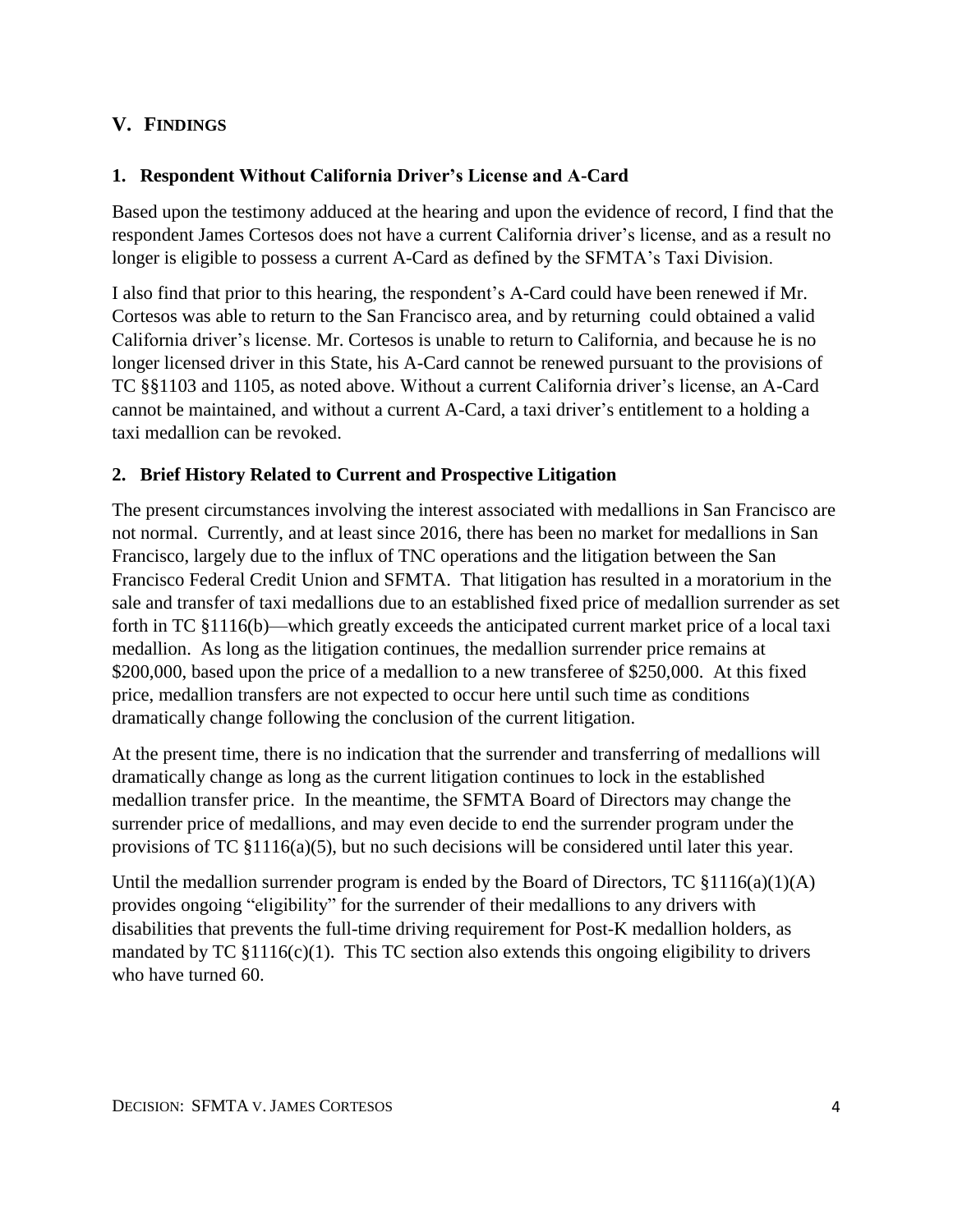Respondent James Cortesos, who is 74, is in poor health, and by his own admission unable to drive a taxi. Until now, he continues to be an eligible candidate under the current provisions of TC §1116 to surrender his medallion for monetary consideration. That there is no current market for medallion transfer in San Francisco is a condition artificially influenced by the aforementioned litigation and market conditions.

Once the underlying reason for the moratorium is resolved by the parties to the litigation, it is my opinion that a market for the transfer of taxi medallions will be restored at some scale. In light of the affect upon the taxi industry by the operation of the TNC operations, it is nearly certain that the market value of medallions will never approach the transferee price of \$250,000 established in 2010, but it will not likely be zero. Some medallion transfer value will be established based upon a then-current market-based valuation, and those medallion holders who still have their medallions at that time will or should be in line to receive some consideration for their surrendered medallions—at least based upon existing provisions in the Transportation Code.

As against this future expectation interest in the surrender of this medallion and other at-risk medallions, the SFMTA has an interest in reclaiming medallions that are no longer being actively used by their holders. Some normalization of the medallion transfer program could occur by the end of this year. On that basis medallion transfers would resume, and when that happens, Post-K medallion surrenders for some monetary consideration may continue in accordance with current Transportation Code provisions.

The virtual moratorium on medallion transfers arose with the SFMTA's decision to charge a quarter of a million dollars for each medallion transfer, followed by the appearance and rapid growth of local TNC (transportation network companies) operations, which devastated the taxi industry in general, and significantly reduced income levels enjoyed by local taxi drivers. The resulting dearth of business for our taxi drivers led to numerous defaults on loans made through the San Francisco Federal Credit Union, and those defaults caused the present action by the Credit Union against the SFMTA as a claimed guarantor of the loans.

Under the provisions set forth decades ago for Post-K medallion holders, almost every one of these drivers were wait-listed for many years before being entitled to receive medallions, and it was widely and presumed by drivers that having a medallion would legally guarantee some financial consideration at the time of their retirements.

An equitable solution would be to offer the respondent an opportunity to surrender his medallion, however, this is not a court of equity. The San Francisco Office of the District Attorney has made it clear that the San Francisco Transportation Code must be followed. Any appeals of this order based on ADA, quasi-property rights or any other claims will have to be made to the Board of Appeals and/or the respective State and Federal Courts.